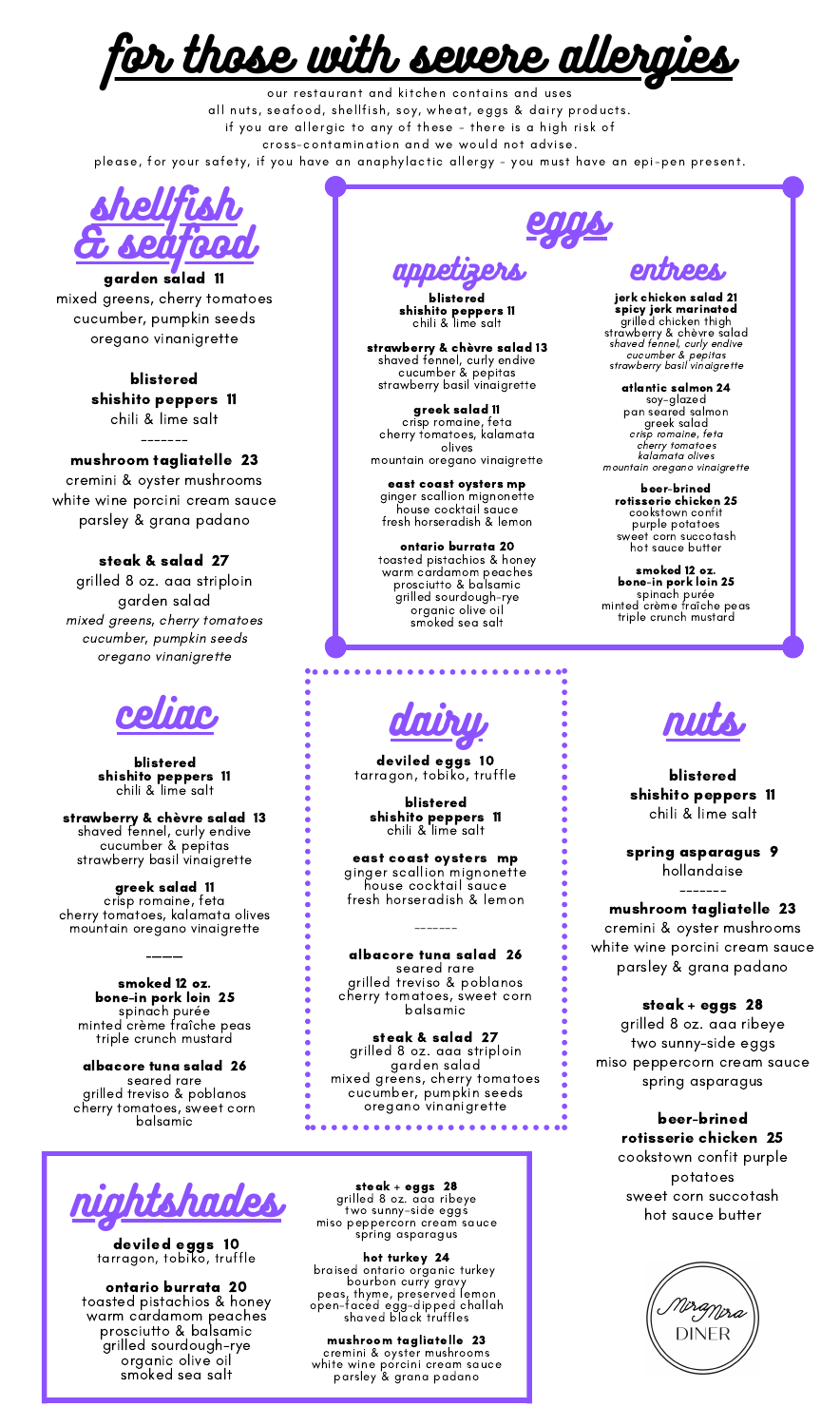or those with severe alle

our restaurant and kitchen contains and uses all nuts, seafood, shellfish, soy, wheat, eggs & dairy products. if you are allergic to any of these - there is a high risk of cross-contamination and we would not advise. please, for your safety, if you have an anaphylactic allergy - you must have an epi-pen present.



garden salad 11 mixed greens, cherry tomatoes cucumber, pumpkin seeds oregano vinanigrette

> blistered shishito peppers 11 chili & lime salt

chef's daily vegan plate 20 a beautiful medley of fresh ontario vegetables

-------



deviled eggs 10 tarragon, tobiko, truffle

blistered shishito peppers 11 chili & lime salt

#### grilled garlic-bomb caesar 16 grilled romaine, grana padano egg, sourdough-rye croutons

double smoked bacon strawberry & chèvre salad 13

shaved fennel, curly endive cucumber & pepitas strawberry basil vinaigrette

## greek salad 11

crisp romaine, feta cherry tomatoes, kalamata olives mountain oregano vinaigrette

ontario burrata 20 toasted pistachios & honey warm cardamom peaches prosciutto & balsamic grilled sourdough-rye organic olive oil smoked sea salt

salt spring island steamed mussels 1/2 lb 13 1 lb 22 tomatoes, white wine fresh herbs, garlic bread

warm blue crab & artichoke dip 16 fresh vegetables crispy shallots taro root crisps, grilled pita

vegan expectant mothers

blistered shishito peppers 11 chili & lime salt

deviled eggs 10 tarragon, tobiko, truffle

strawberry & chèvre salad 13 shaved fennel, curly endive cucumber & pepitas strawberry basil vinaigrette

greek salad 11 crisp romaine, feta cherry tomatoes, kalamata olives mountain oregano vinaigrette

east coast oysters mp ginger scallion mignonette house cocktail sauce fresh horseradish & lemon

warm blue crab & artichoke dip 16 fresh vegetables crispy shallots taro root crisps, grilled pita

> coconut shrimp 16 toasted coconut & chili fish sauce

buttermilk fried truffled mushrooms 15 crispy oyster mushrooms gochujang truffle aioli

crispy calamari 19 fried capers tzatziki & lemon

maple sriracha chicken wings 17 served with carrots, celery & house ranch

jerk chicken salad 21 spicy jerk marinated grilled chicken thigh strawberry & chèvre salad shaved fennel, curly endive cucumber & pepitas strawberry basil vinaigrette

entrees

atlantic salmon 24 soy-glazed pan seared salmon greek salad crisp romaine, feta cherry tomatoes kalamata olives mountain oregano vinaigrette

fish + chips 23 crispy beer battered fresh atlantic cod lemongrass tartar sauce bourbon curry gravy crinkle cut coins & coleslaw

> beer-brined rotisserie chicken 25 cookstown confit purple potatoes sweet corn succotash hot sauce butter

steak frites 27 grilled 8 oz. aaa striploin sweet potato frites chimichurri & truffle butter

steak + eggs 28 grilled 8 oz. aaa ribeye two sunny-side eggs miso peppercorn cream sauce spring asparagus

hot turkey 24 braised ontario organic turkey bourbon curry gravy peas, thyme, preserved lemon open-faced egg-dipped challah shaved black truffles



## seafood tagliatelle 28

bay scallops, black tiger shrimp salt spring island mussels saffron white wine cream heirloom cherry tomatoes parsley & sourdough gremolata

## mushroom tagliatelle 23

cremini & oyster mushrooms white wine porcini cream sauce parsley & grana padano

beer-brined rotisserie chicken 25 cookstown confit purple potatoes sweet corn succotash hot sauce butter

## jerk chicken salad 21 spicy jerk marinated grilled chicken thigh

strawberry & chèvre salad shaved fennel, curly endive cucumber & pepitas strawberry basil vinaigrette

## albacore tuna salad 26

seared rare grilled treviso & poblanos cherry tomatoes, sweet corn balsamic

## hot turkey 24

braised ontario organic turkey bourbon curry gravy peas, thyme, preserved lemon open-faced egg-dipped challah shaved black truffles